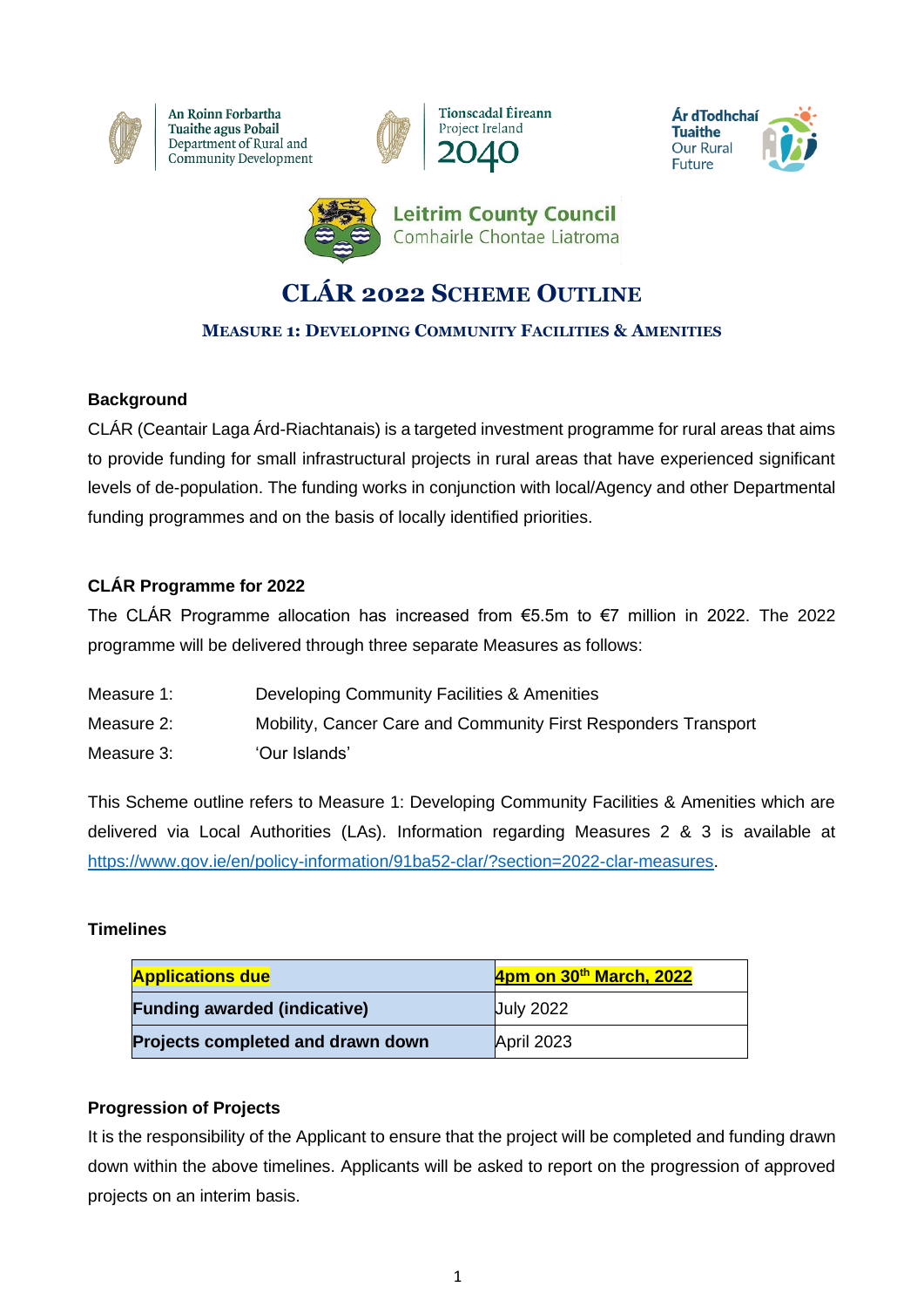#### **Application Process for 2022**

The 2022 programme will allow for applications to be submitted to Leitrim County Council from schools, community groups and Local Development Companies under this Measure. Community Groups can include local sporting organisations where the infrastructure being supported through the application is for the benefit of the community generally (not just the sporting organisation) and is made **freely available to all members of the community without any additional restrictions or requirements being imposed**.

Up to **15 project** applications may be selected by Leitrim County Council for onward submission to the Department for its consideration.

The proposed projects should be of sufficient quality, in line with the scheme outline, and consistent with developmental planning at a local level, including Leitrim's Local Economic and Community Plan and town plans.

Applications under this Measure may include a number of different elements in respect of a single facility up to the maximum funding limit of  $€50,000$ .

Applicants must ensure that funded facilities are publicly accessible to all with clear arrangements to insure and manage the facility. Any facilities funded must be open to the public without a requirement to be a member of a club, enrolled in a school etc. **Facilities on school grounds must be open to the public outside school hours.**

Evidence of landowner consent, planning permission, match funding, etc. must be in place at the time of application.

Leitrim County Council may not be in a position to follow up regarding missing documentation or incomplete application forms. Incomplete application forms may not be considered.

**Applications should be submitted directly to Leitrim County Council at [clarfunding@leitrimcoco.ie](mailto:clarfunding@leitrimcoco.ie) by 4pm on Wednesday, 30th March 2022.** 

#### **No Late Applications will be accepted.**

#### **Assessment Criteria**

In assessing applications a number of factors will be considered including the range, mix, quality and impact of proposed projects; previous funding provided, and other relevant considerations.

The quality and clarity of the completed application form, and the information provided in respect of the need and rationale for the project, are particularly important in selecting the successful projects.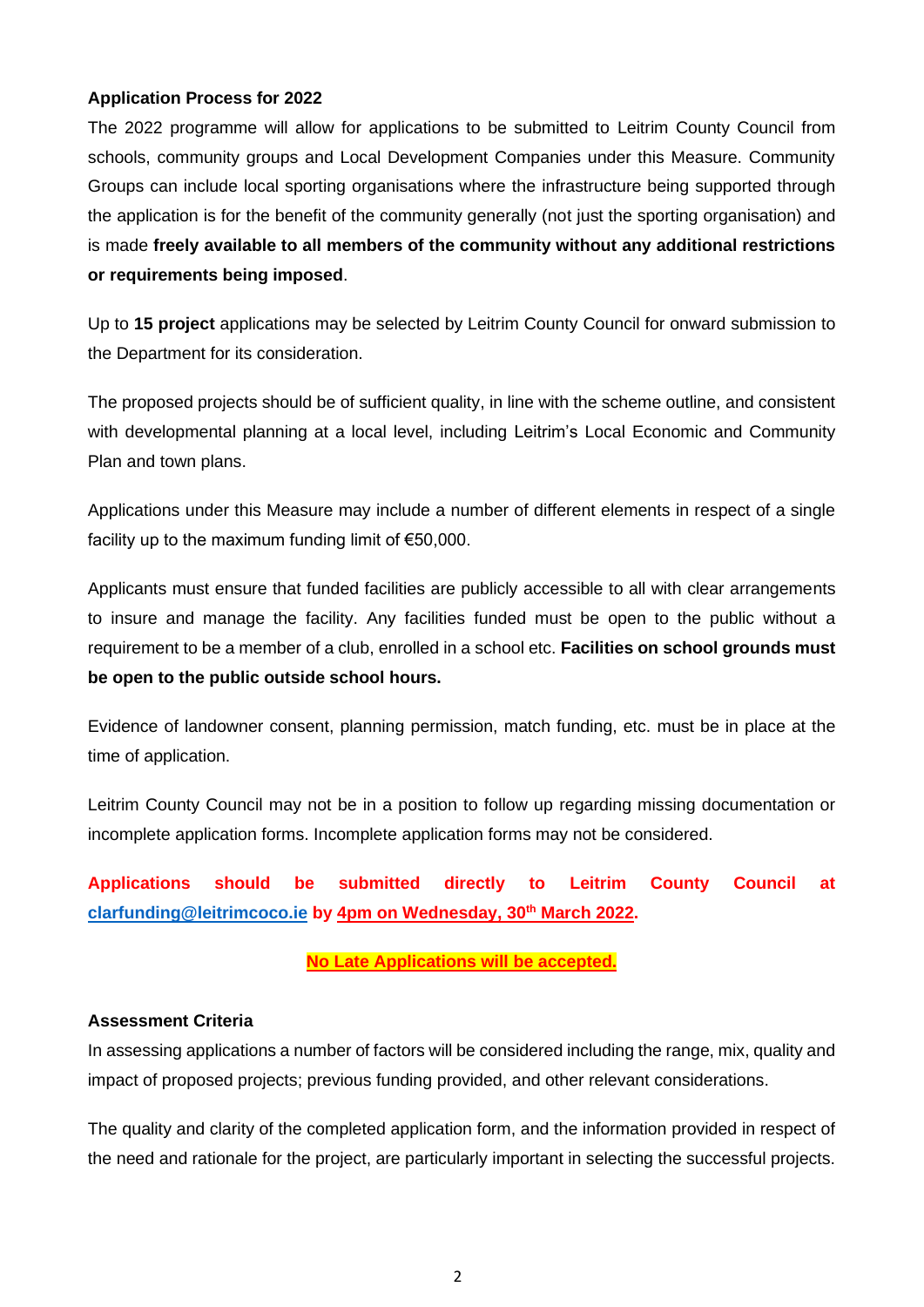#### **Project Delivery**

It is the responsibility of the Applicant to ensure project delivery, and to meet any shortfall arising from project delivery.

Leitrim County Council is encouraging and promoting an enhancement of biodiversity when reinstating/landscaping areas e.g. native pollinator plants.

All projects must conform with [public procurement guidelines.](https://ogp.gov.ie/national-public-procurement-policy-framework/)

#### **Eligible Costs**

Applications should detail the eligible costs associated with the proposed project. Please note only items of a **capital** nature, integral to the project, are eligible.

All administration costs/professional fees associated with the proposed project should be kept to a minimum and be clearly detailed on the Application Overview. Such costs will be eligible up to a maximum of **10%** of the overall project costs.

#### **Grant Payment Arrangements**

Requests for payment must only be submitted by Applicants when the Applicants **have issued payment** and the relevant works **have been completed**. It is not acceptable to submit a drawdown request to Leitrim County Council if invoices etc. remain unpaid..

#### **Eligible Applicants:**

Schools, Community Groups, Local Development Companies, Local Authorities.

#### **Selection of Projects:**

Proposed Projects must meet the following criteria:

- being located in a CLÁR area
- an application by a community organisation, school or LDC to the LA
- evidence that all necessary permissions are in place
- evidence, where applicable, that ownership/minimum 5 year lease is in place
- full estimated costs including administration/professional fees
- evidence that match funding is in place
- being open to the public without appointment, and that the necessary insurance is in place
- a single facility (not multiple locations)
- clear evidence of need
- relevance to the LECP/other plans

Funded facilities must be publicly accessible with clear arrangements to insure and manage the facility. Any facilities funded under Measure 1 must be open to the public without a requirement to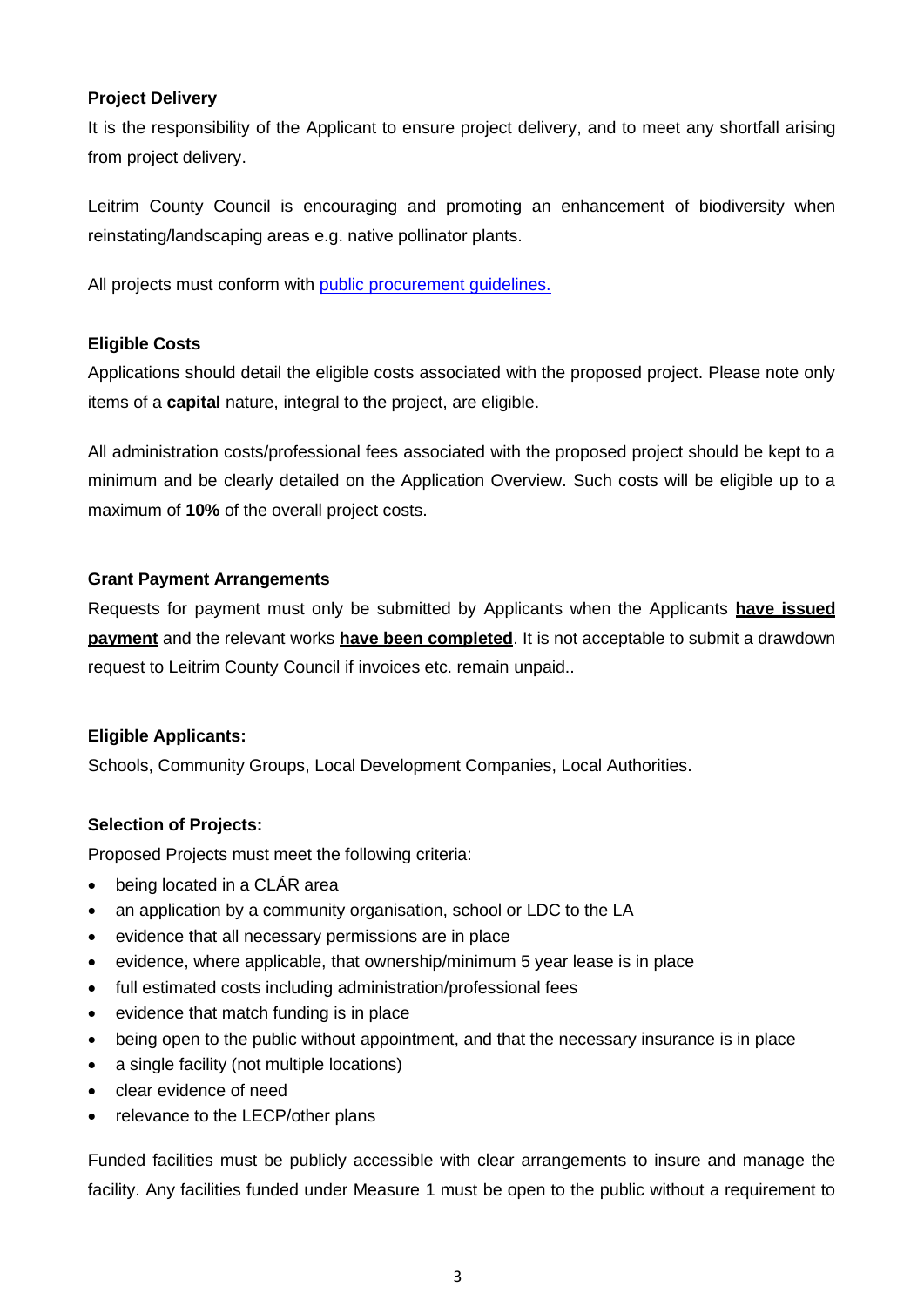be a member of a club, enrolled in a school etc. Facilities on school grounds must be open to the public outside school hours. Funded facilities must remain operational for at least 5 years.

#### **Rate of Aid**

A minimum grant of €5,000 and maximum grant of €50,000 will apply to this measure. The scheme will provide up to 90% of the cost. The remaining 10% or balance of the cost should be provided by the Applicant. Philanthropic contributions will be accepted as full or part of match funding costs.

Please note that match funding cannot come from other Departmental of Rurual and Community Devleopment Schemes.

#### **Types of Intervention**

Measure 1 will support a variety of capital interventions provided that they contribute to the enhancement of existing, and/or the development of new, accessible Community Recreation Facilities. The list below provides an indication of the types of interventions that may be supported, but is not exhaustive:

- Multi-Use Gaming Areas (MUGAs)/Astro-Turf Facilities
- Skateboard Parks
- **Playgrounds**
- Handball Alleys
- Tennis Courts
- **Basketball Courts**
- Community Gyms
- Community Cinemas
- Sensory Gardens
- **Community Gardens**
- Outdoor Bowling Areas
- Walking / Running Tracks
- Outdoor Toilet Facilities
- Car Parking
- Public Lighting

Measure 1 applications can also include small scale renovation works to community facilities e.g. to convert into suitable meeting areas and community spaces for community groups such as youth clubs and Men's/Women's Sheds.

In addition, Measure 1 will support projects which develop and enhance access to unique local heritage sites and/or areas of natural beauty in local communities e.g. walkways to important local sites.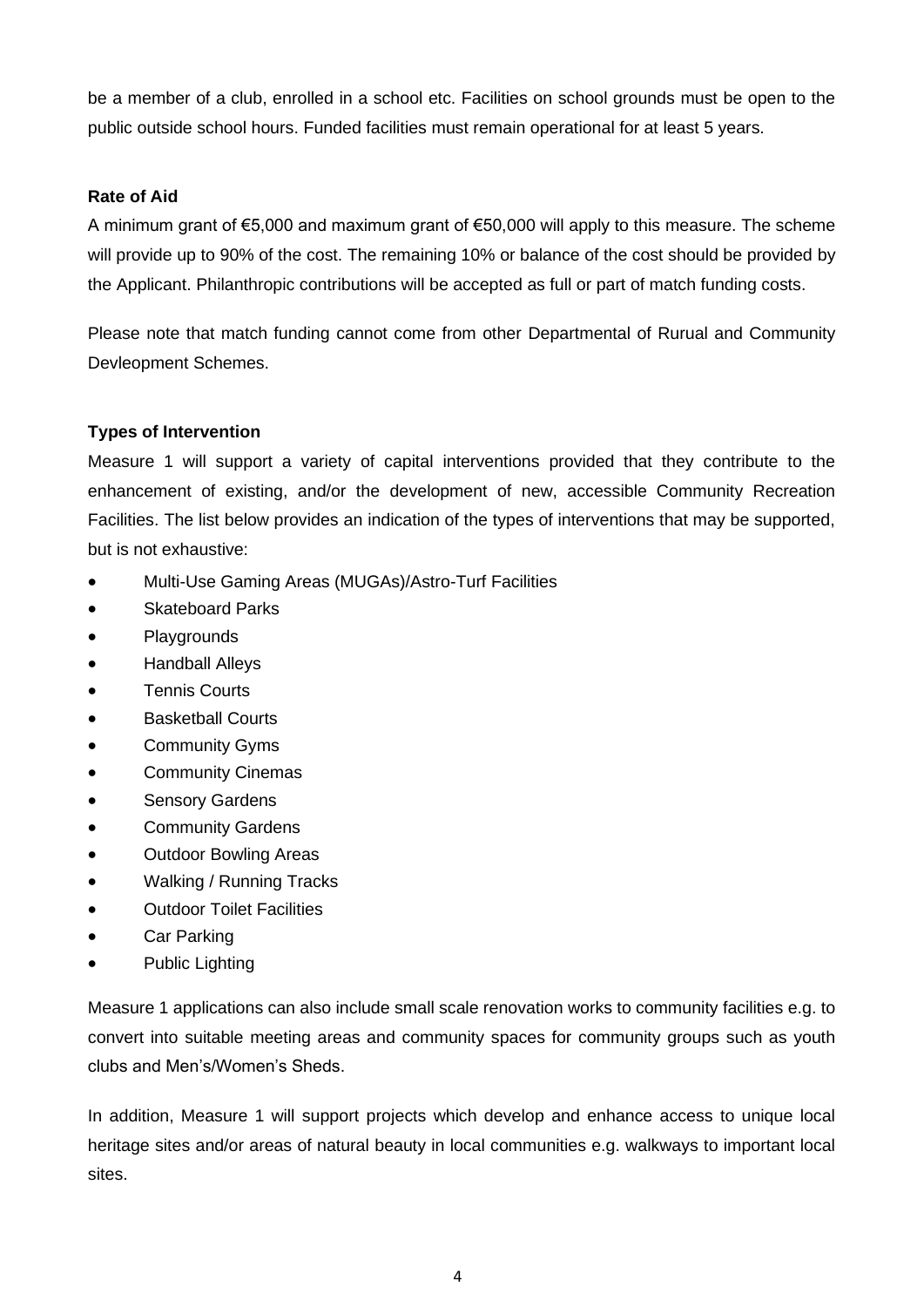All newly developed community facilities and amenities funded under the programme must be disability friendly.

The application form must clearly outline the need and rationale for the interventions put forward

## **Ineligible Projects**

Taking into consideration the high levels of funding in previous years for School/Community Safety Measures and funding available under other programmes, the 2022 measures and interventions have now been updated to allow for alternative projects to be funded under the Programme.

For 2022, the following interventions will not be funded:

- Works to current school buildings
- Footpaths
- Flashing amber safety lights and safety signs including digital speed safety signs
- Road markings
- Pedestrian crossings
- Bus shelters

Funding for safety works at schools and the provision of footpaths is available for Local Authorities under both the Safe Routes to School Programme and the Active Travel Programme operated by the Department of Transport.

#### **Queries**

Any queries in relation to the application process can be forwarded to [clarfunding@leitrimcoco.ie](mailto:clarfunding@leitrimcoco.ie) or call (071) 962 0005 Ext 525/527.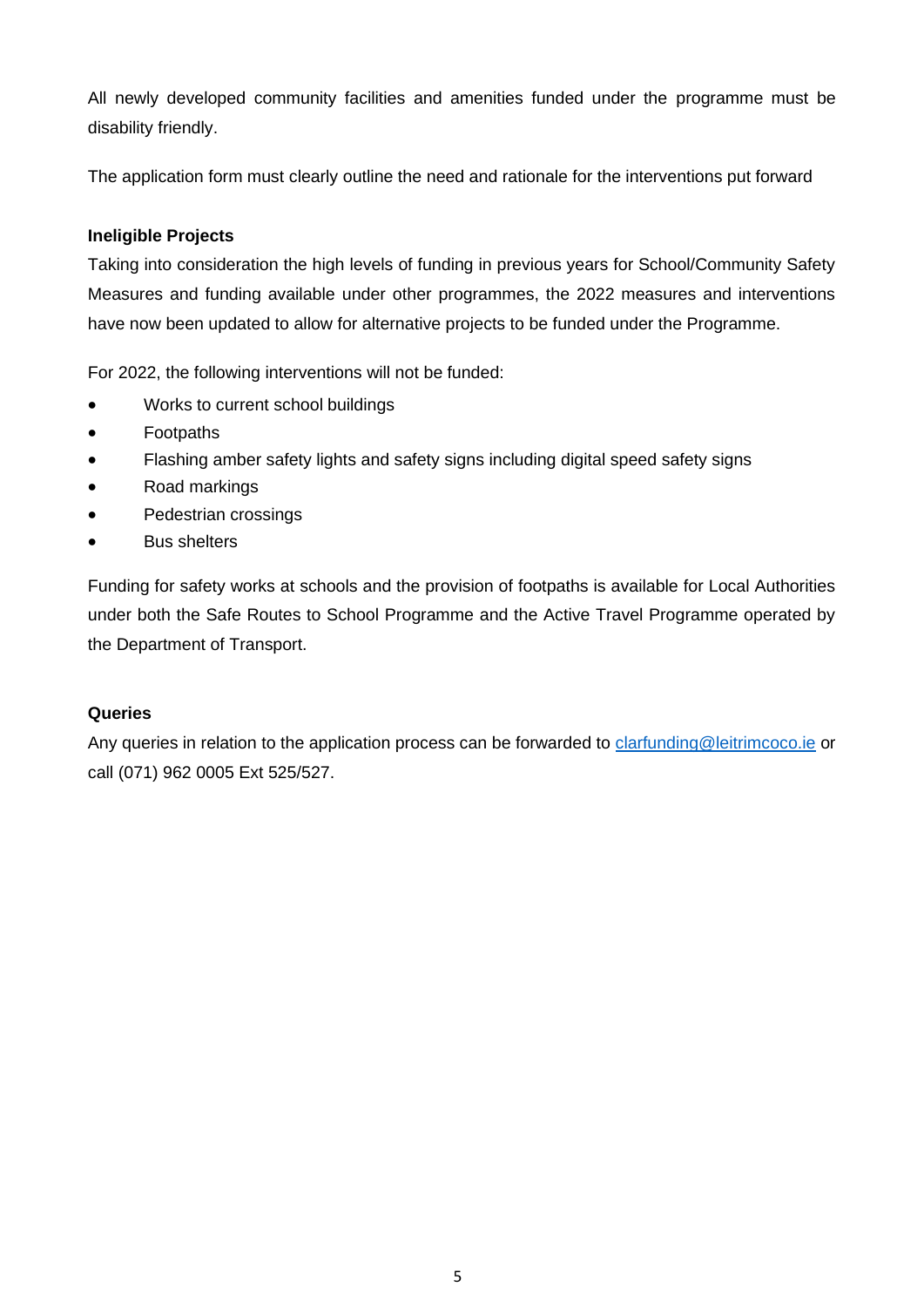# **Funding Conditions for Rural Schemes funded under the Department of Rural and Community Development.**

All expenditure registered through the Department's Rural Schemes i.e. Town and Village Renewal Scheme, CLÁR, Outdoor Recreation and Infrastructure Scheme (ORIS) will be subject to the terms of the Public Spending Code which can be found at [http://publicspendingcode.per.gov.ie/.](http://publicspendingcode.per.gov.ie/)

In addition to this, the requirements outlined below will apply to all funding approved through those schemes. The need for adherence to all of the requirements will be reflected in the contractual agreement between the Department of Rural and Community Development and the grantee approved for funding under the scheme.

| 1. | Projects are expected to commence and be completed in line with the timelines set out in<br>the relevant Scheme Outline.                                                                                                                                                                                                                                                                                                                    |
|----|---------------------------------------------------------------------------------------------------------------------------------------------------------------------------------------------------------------------------------------------------------------------------------------------------------------------------------------------------------------------------------------------------------------------------------------------|
| 2. | The Department may de-commit funding allocated to projects under the Scheme where<br>the project is not completed within the time specified, and where the express agreement<br>of the Department to extend the funding arrangement has not been agreed in advance.                                                                                                                                                                         |
| 3. | The grant funding for the approved project will be provided from the Department of Rural<br>and Community Development's capital budget. Administration and/or professional costs<br>associated with the proposed project, where allowed for in the Scheme Outline, should be<br>kept to a minimum. These costs must be clearly documented in the application and are<br>only permitted up to a maximum of 10% of the overall project costs. |
| 4. | A cash contribution as set out in the relevant Scheme Outline is required. The grantee will<br>be required to provide confirmation that the cash contribution is in place and retain a record<br>of the source of the cash contribution.                                                                                                                                                                                                    |
| 5. | Projects must be completed in full in order to drawdown the full grant amount. Where it is<br>established that a project has not been completed, the Department may request the<br>grantee to repay any funding received on the                                                                                                                                                                                                             |
|    | project. Any changes to the proposed project must be advised and agreed with the<br>Department in advance of the change being implemented.                                                                                                                                                                                                                                                                                                  |
| 6. | Where an element of the approved project is not carried out as per the project application,<br>grant funding may be reduced to reflect the amended project.                                                                                                                                                                                                                                                                                 |
| 7. | If the project involves works on buildings or lands that are not in the ownership of the<br>grantee, a minimum 5 year lease must be in place from date of project completion.                                                                                                                                                                                                                                                               |
| 8. | In the case of funding allocated to enterprises or facilities (i.e. community centre, hubs,<br>vehicles under CLÁR etc.), it is a requirement that they must operate as funded for a<br>minimum of 5 years following release of the final stage of funding, otherwise funding may<br>have to be repaid. Where they do not operate as funded this must be advised and agreed<br>with the Department in advance.                              |